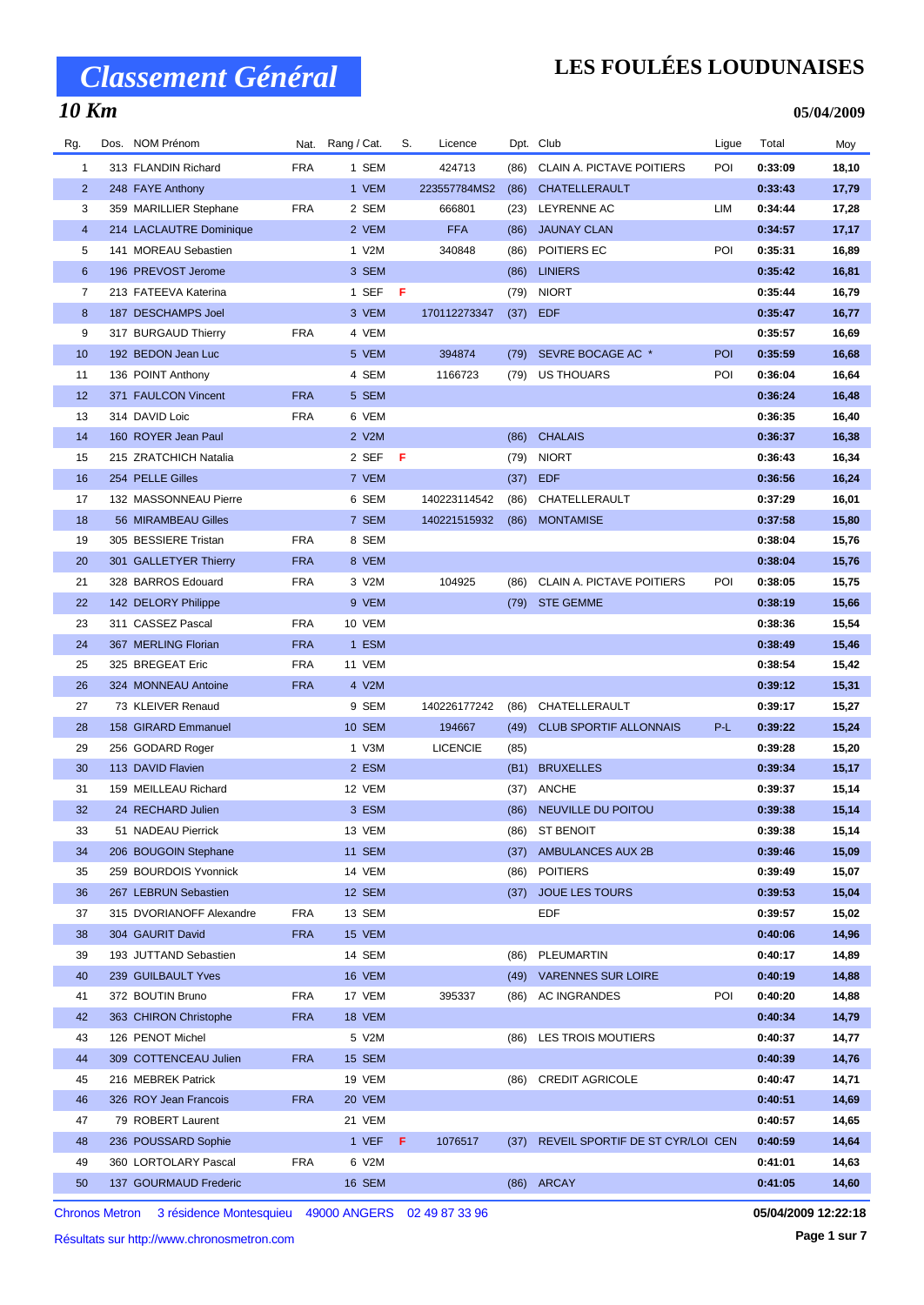### **LES FOULÉES LOUDUNAISES**

**05/04/2009**

| Rg. | Dos. NOM Prénom             |            | Nat. Rang / Cat.   | S. | Licence             |      | Dpt. Club                      | Ligue      | Total   | Moy   |
|-----|-----------------------------|------------|--------------------|----|---------------------|------|--------------------------------|------------|---------|-------|
| 51  | 22 ETAVARD Nicolas          |            | 17 SEM             |    |                     | (17) | <b>SEMUSSAC</b>                |            | 0:41:07 | 14,59 |
| 52  | 179 LEROY Stephanie         |            | 2 VEF              | F  | 485940              | (49) | S/L MONTREUIL BELLAY           | P-L        | 0:41:09 | 14,58 |
| 53  | 225 BAYLART Frederic        |            | 23 VEM             |    |                     | (86) | <b>LOUDUN</b>                  |            | 0:41:15 | 14,55 |
| 54  | 240 TEXIER Franck           |            | 22 VEM             |    |                     | (86) | <b>LOUDUN</b>                  |            | 0:41:15 | 14,55 |
| 55  | 245 MICHAUD Christophe      |            | 24 VEM             |    |                     | (86) | <b>CORBE CLAIRVAUX</b>         |            | 0:41:17 | 14,54 |
| 56  | 83 HULIN Rodolphe           |            | 18 SEM             |    |                     |      | (37) SACHE                     |            | 0:41:19 | 14,52 |
| 57  | 364 ABDELMALEK Nabila       | <b>FRA</b> | 3 SEF              | F. |                     |      |                                |            | 0:41:22 | 14,50 |
| 58  | 235 POUSSARD Bruno          |            | 25 VEM             |    |                     | (37) | PARCAY MESLAY                  |            | 0:41:34 | 14,43 |
| 59  | 369 PILLET William          | <b>FRA</b> | <b>19 SEM</b>      |    |                     |      |                                |            | 0:41:37 | 14,42 |
| 60  | 100 CLEMENT Michel          |            | 7 V2M              |    | 494938              | (37) | ASSOCIATION COUREURS DE L CEN  |            | 0:41:42 | 14,39 |
| 61  | 198 PUAUD Olivier           |            | 20 SEM             |    |                     | (86) | <b>BIGNOUX</b>                 |            | 0:41:51 | 14,34 |
| 62  | 197 PREVOST Christophe      |            | 21 SEM             |    |                     | (86) | <b>MIGNALOUX</b>               |            | 0:42:05 | 14,26 |
| 63  | 135 LIAIGRE Christophe      |            | 22 SEM             |    |                     | (79) | <b>ST VARENT</b>               |            | 0:42:07 | 14,25 |
| 64  | 191 GUERET Max              |            | 8 V2M              |    |                     | (79) | STE RADEGONDE                  |            | 0:42:14 | 14,21 |
| 65  | 230 ESNAULT Georges         |            | 9 V2M              |    |                     | (37) | STE MAURE DE TOURAINES         |            | 0:42:18 | 14,18 |
| 66  | 233 BOIN Christophe         |            | 23 SEM             |    |                     | (49) | LE COUDRAY MACOUARD            |            | 0:42:25 | 14,15 |
| 67  | 310 LEMAIRE Jean Louis      | <b>FRA</b> | 2 V3M              |    |                     |      |                                |            | 0:42:28 | 14,13 |
| 68  | 322 GIRARD Bertrand         | <b>FRA</b> | 26 VEM             |    |                     |      |                                |            | 0:42:34 | 14,10 |
| 69  | 209 GIGON Flavien           |            | 24 SEM             |    |                     | (86) | AMBULANCES AUX 2B              |            | 0:42:36 | 14,08 |
| 70  | 260 PAYET Dominique         |            | 25 SEM             |    |                     | (86) | <b>POITIERS</b>                |            | 0:42:54 | 13,98 |
| 71  | 237 FAVENNEC Johanne        |            | 4 SEF              | F. |                     | (86) | <b>DOUSSAY</b>                 |            | 0:43:03 | 13,94 |
| 72  | 263 CREMADES Richard        |            | 26 SEM             |    |                     | (86) | <b>LOUDUN</b>                  |            | 0:43:06 | 13,92 |
| 73  | 208 BARBIER Alexandre       |            | 27 SEM             |    |                     | (59) | AMBULANCES AUX 2B              |            | 0:43:11 | 13,90 |
| 74  | 173 CHAMPION Jean Pierre    |            | 10 V2M             |    |                     | (86) | <b>LOUDUN</b>                  |            | 0:43:14 | 13,88 |
| 75  | 250 LION Joel               |            | 27 VEM             |    | 706187              | (36) | S/L LE BLANC ATHLETISME        | <b>CEN</b> | 0:43:15 | 13,87 |
| 76  | 228 REY Laurent             |            | 28 VEM             |    |                     | (86) | <b>LOUDUN</b>                  |            | 0:43:17 | 13,86 |
| 77  | 143 BERTHELOT Eric          |            | 29 VEM             |    | 295577              | (49) | AS CULTURELLE VERRIE ROU M P-L |            | 0:43:25 | 13,82 |
| 78  | 28 LE ROUX Pierre Yves      |            | 30 VEM             |    | 140228124436        | (86) | <b>CENON</b>                   |            | 0:43:31 | 13,79 |
| 79  | 108 SCHMITT Franck          |            | 31 VEM             |    | <b>FFTRI 140227</b> | (86) | CHATELLERAULT                  |            | 0:43:31 | 13,79 |
| 80  | 247 HARDY Joel              |            | 11 V2M             |    | 641675              | (79) | <b>US THOUARS</b>              | POI        | 0:43:33 | 13,78 |
| 81  | 177 LAURENDEAU Marie Helene |            | 1 V <sub>2</sub> F | F. | 137363              | (79) | SEVRE BOCAGE AC *              | POI        | 0:43:35 | 13,76 |
| 82  | 84 BREDIF Jean Jacques      |            | 32 VEM             |    |                     |      | (86) THURAGEAU                 |            | 0:43:39 | 13,75 |
| 83  | 98 RATOUIT Denis            |            | 33 VEM             |    |                     |      | (37) VALLERES                  |            | 0:43:56 | 13,66 |
| 84  | 168 CHARON Stephane         |            | 28 SEM             |    |                     | (86) | <b>LOUDUN</b>                  |            | 0:43:56 | 13,66 |
| 85  | 183 VENDE Yannick           |            | 12 V2M             |    | 385188              | (60) | <b>EAC MERU</b>                | <b>PIC</b> | 0:43:57 | 13,65 |
| 86  | 17 WANLIN Jean Michel       |            | 13 V2M             |    |                     | (79) | ST CYR LA LANDE                |            | 0:44:03 | 13,62 |
| 87  | 27 POISSON Jean Michel      |            | 34 VEM             |    |                     | (86) | <b>MORTON</b>                  |            | 0:44:06 | 13,61 |
| 88  | 47 VILLAIN Bruno            |            | 35 VEM             |    |                     | (86) | <b>SCORBE CLAIRVAUX</b>        |            | 0:44:07 | 13,60 |
| 89  | 229 DUPUIS Pierre           |            | 29 SEM             |    |                     | (86) | CEAUX EN LOUDUN                |            | 0:44:16 | 13,55 |
| 90  | 152 MARCHAU Thierry         |            | 30 SEM             |    | 677858              | (49) | <b>CLUB SPORTIF ALLONNAIS</b>  | P-L        | 0:44:19 | 13,54 |
| 91  | 15 MULON Julien             |            | 31 SEM             |    |                     | (37) | ELIS POITOU                    |            | 0:44:27 | 13,50 |
| 92  | 69 THIBAULT Olivier         |            | 32 SEM             |    |                     | (86) | POMPIERS LOUDUN                |            | 0:44:31 | 13,48 |
| 93  | 200 SAVATON Gregoire        |            | 36 VEM             |    |                     | (86) | <b>CEAUX EN LOUDUN</b>         |            | 0:44:32 | 13,47 |
| 94  | 312 THEVENET Alain          | <b>FRA</b> | 14 V2M             |    |                     |      |                                |            | 0:44:33 | 13,47 |
| 95  | 188 TACHADJIAN Francois     |            | 33 SEM             |    |                     | (86) | <b>VOUILLE</b>                 |            | 0:44:37 | 13,45 |
| 96  | 67 CORDIER Frederic         |            | 34 SEM             |    |                     | (86) | MOUTERRE SILLY                 |            | 0:44:37 | 13,45 |
| 97  | 181 CORDAZ Antoine          |            | 37 VEM             |    |                     | (86) | <b>MESSEME</b>                 |            | 0:44:39 | 13,44 |
| 98  | 46 TEXEREAU Frederic        |            | 35 SEM             |    | 164915              | (49) | ES DU VAL D'ANJOU BEAUFORT P-L |            | 0:44:56 | 13,35 |
| 99  | 212 FAGOT Nicole            |            | 3 VEF              | F. |                     | (86) | <b>JAUNAY CLAN</b>             |            | 0:44:59 | 13,34 |
| 100 | 211 BARBIER Daniel          |            | 15 V2M             |    |                     | (86) | MESSEME                        |            | 0:45:06 | 13,30 |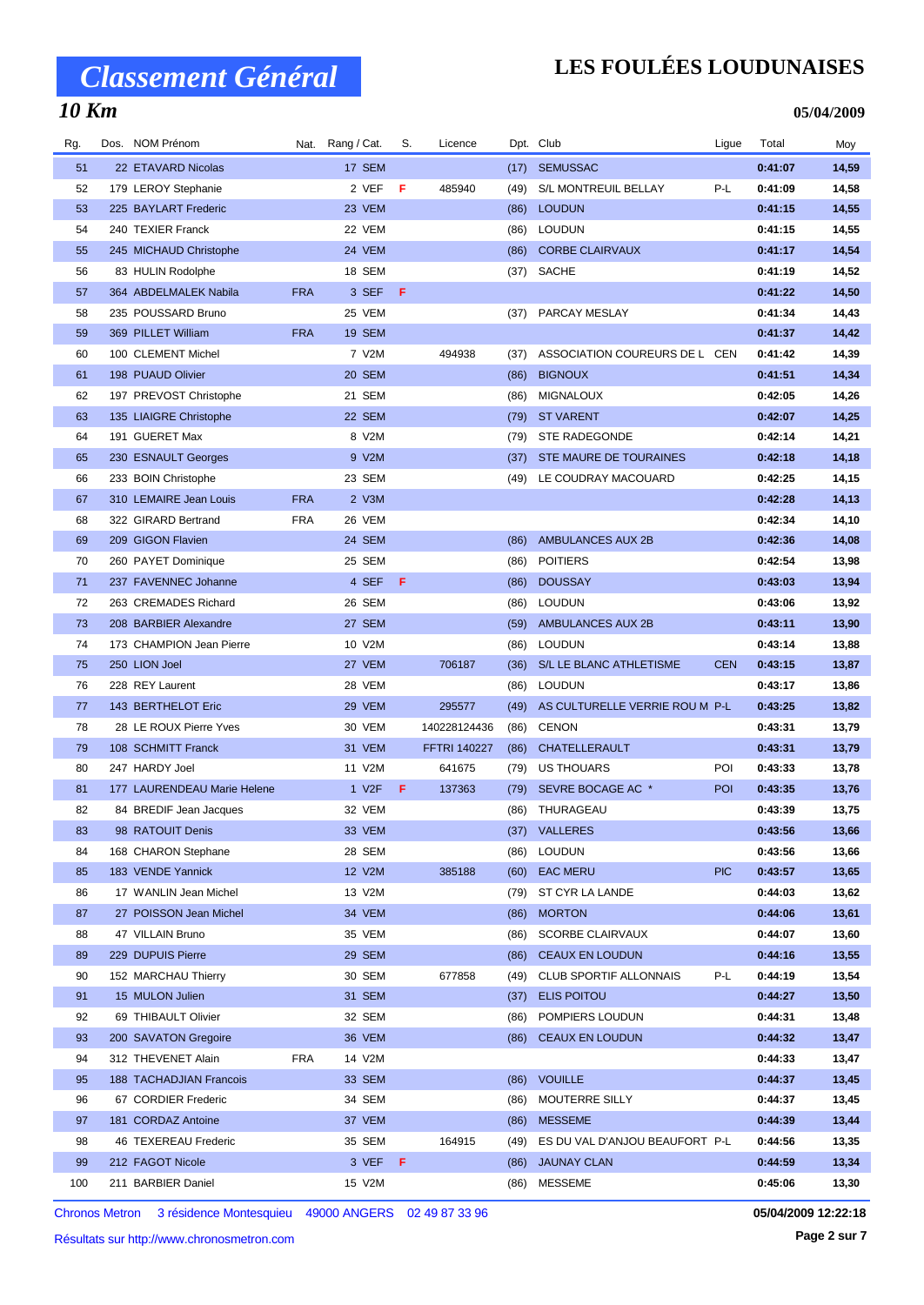### **LES FOULÉES LOUDUNAISES**

**05/04/2009**

| Rg. | Dos. NOM Prénom                          | Nat.       | Rang / Cat.      | S. | Licence      |      | Dpt. Club                      | Ligue      | Total   | Moy   |
|-----|------------------------------------------|------------|------------------|----|--------------|------|--------------------------------|------------|---------|-------|
| 101 | 103 COCHET Patrick                       |            | 38 VEM           |    |              | (86) | <b>VAUX SUR VIENNE</b>         |            | 0:45:11 | 13,28 |
| 102 | 71 LOULERGUE Pierrick                    |            | 39 VEM           |    |              | (86) | POMPIERS LOUDUN                |            | 0:45:11 | 13,28 |
| 103 | 195 AUDAX Jean Michel                    |            | 40 VEM           |    | T152880      | (37) | <b>YZEURES SUR CREUSE</b>      |            | 0:45:11 | 13,28 |
| 104 | 40 JOUBERT Sebastien                     |            | 36 SEM           |    |              | (86) | ANGLIERS                       |            | 0:45:14 | 13,26 |
| 105 | 72 LIMOUSIN Jean Baptiste                |            | 1 JUM            |    |              | (86) | POMPIERS LOUDUN                |            | 0:45:22 | 13,23 |
| 106 | 264 AUBRY Baptiste                       |            | 1 CAM            |    |              | (49) | L A MENITRE                    |            | 0:45:24 | 13,21 |
| 107 | 358 GUTIERREZ Franck                     | <b>FRA</b> | $37 - M -$       |    |              |      |                                |            | 0:45:28 | 13,20 |
| 108 | 127 RIGOUT Francois                      |            | 41 VEM           |    | 1039232      | (49) | AS MARTIGNE-BRIAND             | P-L        | 0:45:28 | 13,20 |
| 109 | 175 CHAMPION Sebastien                   |            | <b>38 SEM</b>    |    |              | (86) | <b>VELORS</b>                  |            | 0:45:30 | 13,19 |
| 110 | 45 BENAZET Olivier                       |            | 39 SEM           |    | 140226748631 | (86) | <b>LOUDUN</b>                  |            | 0:45:31 | 13,18 |
| 111 | 34 SCHWEITZER Loic                       |            | 40 SEM           |    |              | (37) | <b>CHOUZE SUR LOIRE</b>        |            | 0:45:31 | 13,18 |
| 112 | 357 SINAUD Olivier                       | <b>FRA</b> | 42 VEM           |    |              |      |                                |            | 0:45:33 | 13,17 |
| 113 | 155 DUPERRAY Gilbert                     |            | 16 V2M           |    | 1062444      | (49) | <b>CLUB SPORTIF ALLONNAIS</b>  | P-L        | 0:45:33 | 13,17 |
| 114 | 270 CROISE Jean Raphael                  |            | 43 VEM           |    |              | (79) | <b>GLENAY</b>                  |            | 0:45:36 | 13,16 |
| 115 | 246 BASCK Julien                         |            | 41 SEM           |    |              | (37) | <b>VALLERES</b>                |            | 0:45:40 | 13,14 |
| 116 | 87 COLIN Ivan                            |            | 42 SEM           |    |              | (86) | SCORBE CLAIRVAUX               |            | 0:45:41 | 13,14 |
| 117 | 238 FOUINETEAU Jean Paul                 |            | 17 V2M           |    |              | (86) | <b>DOUSSAY</b>                 |            | 0:45:50 | 13,09 |
| 118 | 169 CHARRIER Pascal                      |            | 44 VEM           |    | 1137305      | (49) | <b>CLUB SPORTIF ALLONNAIS</b>  | P-L        | 0:45:57 | 13,06 |
| 119 | 186 LAURENDEAU Xavier                    |            | 18 V2M           |    | 1010837      | (79) | SEVRE BOCAGE AC *              | <b>POI</b> | 0:46:03 | 13,03 |
| 120 | 133 COURILLEAU Marc                      |            | 19 V2M           |    | 167663       | (79) | SEVRE BOCAGE AC *              | POI        | 0:46:03 | 13,03 |
| 121 | 316 GOURDON Patrice                      | <b>FRA</b> | 20 V2M           |    |              |      | <b>EDF</b>                     |            | 0:46:11 | 12,99 |
| 122 | 190 DENIZE Emmanuel                      |            | 43 SEM           |    |              | (79) | <b>STE RADEGONDE</b>           |            | 0:46:11 | 12,99 |
| 123 | 140 GABILLE Fabrice                      |            | 44 SEM           |    | 1189082      | (49) | AS CULTURELLE VERRIE ROU M P-L |            | 0:46:16 | 12,97 |
| 124 |                                          |            | 45 SEM           |    |              |      |                                |            | 0:46:25 |       |
| 125 | 207 GELLY Rodolphe<br>130 FREMONT Pascal |            | 45 VEM           |    |              | (72) | AMBULANCES AUX 2B              |            | 0:46:30 | 12,93 |
|     |                                          |            |                  |    |              | (79) | <b>THOUARS</b><br>LOUZY        |            |         | 12,90 |
| 126 | 268 EMAURY Michel                        |            | 46 VEM<br>21 V2M |    |              | (79) |                                |            | 0:46:41 | 12,85 |
| 127 | 29 BODET Roland                          |            |                  |    |              | (86) | <b>LOUDUN</b>                  |            | 0:46:49 | 12,81 |
| 128 | 189 CHAIGNEAU Joel                       |            | 3 V3M            |    | 619428       | (79) | US THOUARS                     | POI        | 0:46:56 | 12,79 |
| 129 | 70 CHARPENTIER Christophe                |            | 46 SEM           |    |              | (86) | POMPIERS LOUDUN                |            | 0:46:59 | 12,77 |
| 130 | 75 THIBAULT Emmanuel                     |            | 47 SEM           |    |              | (86) | POMPIERS LOUDUN                |            | 0:46:59 | 12,77 |
| 131 | 23 ANNEZO Gerard                         |            | 22 V2M           |    |              | (86) | ANGLIERS                       |            | 0:47:02 | 12,76 |
| 132 | 36 LEMAITRE Philippe                     |            | 47 VEM           |    | 224026       |      | (44) COURIR A STE LUCE         | P-L        | 0:47:07 | 12,74 |
| 133 | 50 DEMION Patrice                        |            | 48 VEM           |    |              |      | (86) LOUDUN                    |            | 0:47:10 | 12,72 |
| 134 | 368 MOULON Franck                        | <b>FRA</b> | 49 VEM           |    |              |      |                                |            | 0:47:11 | 12,72 |
| 135 | 153 MOUSSEAU Loic                        |            | <b>50 VEM</b>    |    |              | (79) | <b>AIFFRES</b>                 |            | 0:47:20 | 12,68 |
| 136 | 12 PASCAULT Eric                         |            | 51 VEM           |    |              | (86) | <b>MONT SUR GUESNES</b>        |            | 0:47:25 | 12,65 |
| 137 | 269 GIRET Jean Marie                     |            | 52 VEM           |    |              | (79) | <b>BOUSSAIS</b>                |            | 0:47:29 | 12,64 |
| 138 | 144 BERTHELOT Noel                       |            | 23 V2M           |    | 967470       | (49) | AS CULTURELLE VERRIE ROU M P-L |            | 0:47:37 | 12,60 |
| 139 | 43 BARRAL Jean Marie                     |            | 53 VEM           |    |              | (86) | <b>GENDARMERIE</b>             |            | 0:47:50 | 12,54 |
| 140 | 274 POUDRET David                        |            | 48 SEM           |    |              | (86) | AMBULANCES AUX 2B              |            | 0:47:59 | 12,51 |
| 141 | 180 PIERRE Henri                         |            | 24 V2M           |    | T163175      |      | $(86)$ SAIX                    |            | 0:48:04 | 12,48 |
| 142 | 163 DUBOSSON Frederic                    |            | 54 VEM           |    |              | (37) | <b>RICHELIEU</b>               |            | 0:48:10 | 12,46 |
| 143 | 166 PIRONNET Patrick                     |            | 25 V2M           |    |              |      | $(37)$ LUZE                    |            | 0:48:16 | 12,43 |
| 144 | 330 SUTCA Chantal                        |            | 2 V2F            | F  |              | (86) | <b>MONTS SUR GUESNES</b>       |            | 0:48:20 | 12,41 |
| 145 | 52 FUSEAU Valerie                        |            | 5 SEF            | F. |              | (49) | <b>TURQUANT</b>                |            | 0:48:25 | 12,39 |
| 146 | 38 GRAVELAT Christophe                   |            | 55 VEM           |    |              | (79) | <b>FORS</b>                    |            | 0:48:26 | 12,39 |
| 147 | 115 BARDET Stephane                      |            | 49 SEM           |    |              | (86) | <b>LOUDUN</b>                  |            | 0:48:26 | 12,39 |
| 148 | 110 BONE Michel                          |            | 26 V2M           |    |              | (86) | LOUDUN                         |            | 0:48:29 | 12,38 |
| 149 | 134 CHAUVAT Claire                       |            | 4 VEF F          |    |              |      | (79) ST LEGER DE MONTBRUN      |            | 0:48:35 | 12,35 |
| 150 | 125 FERDINAND Damien                     |            | 2 JUM            |    |              |      | (86) AULNAY                    |            | 0:48:37 | 12,34 |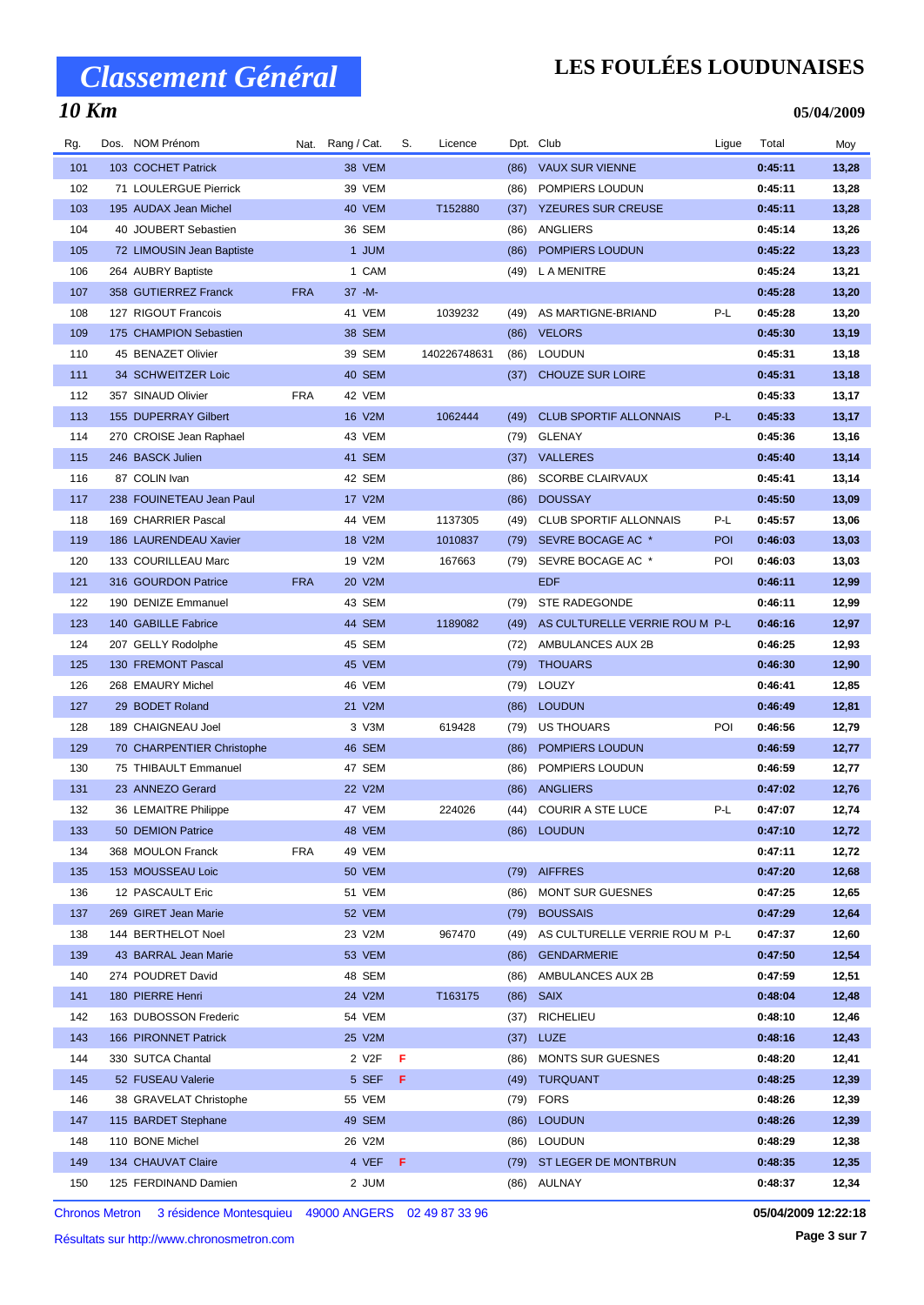### **LES FOULÉES LOUDUNAISES**

**05/04/2009**

| Rg. | Dos. NOM Prénom             |            | Nat. Rang / Cat. | S.  | Licence             |      | Dpt. Club                       | Ligue      | Total   | Moy   |
|-----|-----------------------------|------------|------------------|-----|---------------------|------|---------------------------------|------------|---------|-------|
| 151 | 170 PAPIN Cyril             |            | <b>50 SEM</b>    |     |                     |      | (86) LOUDUN                     |            | 0:48:42 | 12,32 |
| 152 | 53 AUDRAIN Anne Florence    |            | 6 SEF            | - F |                     |      | (86) LOUDUN                     |            | 0:48:46 | 12,31 |
| 153 | 366 HERAULT Cedric          | <b>FRA</b> | 56 VEM           |     |                     |      |                                 |            | 0:48:47 | 12,30 |
| 154 | 365 BOUE Yannick            | <b>FRA</b> | 51 SEM           |     |                     |      |                                 |            | 0:48:53 | 12,27 |
| 155 | 210 VERDIER Gaylord         |            | 52 SEM           |     |                     | (86) | AMBULANCES AUX 2B               |            | 0:48:53 | 12,27 |
| 156 | 154 MEILLEAU Isabelle       |            | 5 VEF            | - F |                     | (37) | <b>RICHELIEU</b>                |            | 0:48:56 | 12,26 |
| 157 | 265 ROUMEAU Sylvain         |            | 53 SEM           |     |                     | (17) | <b>MONTENDRE</b>                |            | 0:48:58 | 12,25 |
| 158 | 62 DEGORCE DUMAS Pierre Ema |            | 54 SEM           |     |                     | (75) | OFFICE NOTARIAL                 |            | 0:49:02 | 12,24 |
| 159 | 150 BELLAMY Jean Marie      |            | 4 V3M            |     | 538303              | (49) | AS CULTURELLE VERRIE ROU M P-L  |            | 0:49:02 | 12,24 |
| 160 | 37 BILLY Dominique          |            | 27 V2M           |     |                     | (86) | <b>BASSES</b>                   |            | 0:49:04 | 12,23 |
| 161 | 370 CARLIER Olivier         | <b>FRA</b> | 55 SEM           |     |                     |      |                                 |            | 0:49:07 | 12,22 |
| 162 | 48 LARSONNIER Pascal        |            | 28 V2M           |     |                     | (53) | MONTIGNE LE BRILLANT            |            | 0:49:08 | 12,21 |
| 163 | 203 MARILLEAUD Gaelle       |            | 7 SEF            | F.  |                     | (86) | <b>MIGNALOUX BEAUVOIR</b>       |            | 0:49:09 | 12,21 |
| 164 | 102 SARRODET Arnaud         |            | <b>56 SEM</b>    |     |                     | (75) | <b>PARIS</b>                    |            | 0:49:10 | 12,20 |
| 165 | 101 SYNDIQUE Helene         |            | 8 SEF            | F   |                     | (75) | <b>PARIS</b>                    |            | 0:49:11 | 12,20 |
| 166 | 32 CLAUDEL Isabelle         |            | 6 VEF            | F   |                     | (49) | TURQUANT                        |            | 0:49:12 | 12,20 |
| 167 | 199 LUSSE Christophe        |            | 57 SEM           |     |                     | (86) | <b>CEAUX EN LOUDUN</b>          |            | 0:49:13 | 12,19 |
| 168 | 201 BERTHON Herve           |            | 58 SEM           |     |                     | (86) | CEAU EN LOUDUN                  |            | 0:49:14 | 12,19 |
| 169 | 66 CORDIER Didier           |            | 5 V3M            |     |                     | (86) | <b>LOUDUN</b>                   |            | 0:49:17 | 12,17 |
| 170 | 164 RIVAL Jean Pierre       |            | 29 V2M           |     |                     | (37) | LEMERE                          |            | 0:49:18 | 12,17 |
| 171 | 119 GAUDIN Yoni             |            | <b>59 SEM</b>    |     |                     | (79) | AD TALBOT                       |            | 0:49:21 | 12,16 |
| 172 | 21 AUCHER Alain             |            | 30 V2M           |     |                     | (86) | <b>LOUDUN</b>                   |            | 0:49:21 | 12,16 |
| 173 | 204 FOUCAULT Eric           |            | 57 VEM           |     | 101251              | (37) | <b>ASPTT TOURS</b>              | <b>CEN</b> | 0:49:24 | 12,15 |
| 174 | 114 DAVID Aurore            |            | 9 SEF            | - F |                     | (86) | <b>BIBLIOTHEQUE PEDAGOGIQUE</b> |            | 0:49:28 | 12,13 |
| 175 | 321 BOUCHER Patrice         | <b>FRA</b> | 31 V2M           |     | 666750              | (49) | ES DU VAL D'ANJOU BEAUFORT P-L  |            | 0:49:29 | 12,12 |
| 176 | 231 ROSIER Jean Michel      |            | 32 V2M           |     | 1097021             | (49) | ES DU VAL D'ANJOU BEAUFORT P-L  |            | 0:49:29 | 12,12 |
| 177 | 26 DAVOUX DUDOIGNON Isabel  |            | 7 VEF F          |     |                     | (86) | <b>LOUDUN</b>                   |            | 0:49:29 | 12,12 |
| 178 | 105 PERDRIAU Jacky          |            | 33 V2M           |     | 752749              | (86) | AC HAUT POITOU                  | POI        | 0:49:30 | 12,12 |
| 179 | 273 ADAM Frederic           |            | 60 SEM           |     |                     | (79) | <b>RIVADIS</b>                  |            | 0:49:31 | 12,12 |
| 180 | 107 ANDRE Catherine         |            | 3 V2F            | F   | <b>FFTRI 170657</b> | (37) | <b>LOCHES</b>                   |            | 0:49:32 | 12,11 |
| 181 | 64 BELLICAULT Samuel        |            | 61 SEM           |     |                     | (86) | <b>OFFICE NOTARIAL</b>          |            | 0:49:33 | 12,11 |
| 182 | 138 HOUDIN Cathy            |            | 8 VEF F          |     |                     |      | (86) ARCAY                      |            | 0:49:34 | 12,11 |
| 183 | 266 POUCINEAU Cedrick       |            | 62 SEM           |     |                     |      | (17) LA ROCHELLE                |            | 0:49:47 | 12,05 |
| 184 | 120 AUETRU Xavier           |            | 63 SEM           |     |                     | (79) | AD TALBOT                       |            | 0:49:48 | 12,05 |
| 185 | 99 POUCINEAU Bernard        |            | 6 V3M            |     |                     | (86) | <b>LOUDUN</b>                   |            | 0:49:48 | 12,05 |
| 186 | 122 LEGUAY Damien           |            | 64 SEM           |     |                     | (37) | AD TALBOT                       |            | 0:49:58 | 12,01 |
| 187 | 232 ROSIER Catherine        |            | 9 VEF            | F.  | 1097020             | (49) | ES DU VAL D'ANJOU BEAUFORT P-L  |            | 0:50:03 | 11,99 |
| 188 | 86 BREDIF Sebastien         |            | 58 VEM           |     |                     | (86) | MIREBEAU                        |            | 0:50:11 | 11,96 |
| 189 | 59 BOUCHER Jacques          |            | 59 VEM           |     |                     | (86) | <b>RICORDEAU</b>                |            | 0:50:19 | 11,93 |
| 190 | 156 PROUST Jacques          |            | 34 V2M           |     |                     | (86) | <b>POUANT</b>                   |            | 0:50:30 | 11,88 |
| 191 | 157 CHAVENEAU Christian     |            | 35 V2M           |     |                     | (37) | <b>RICHELIEU</b>                |            | 0:50:30 | 11,88 |
| 192 | 227 BOURREAU Bernard        |            | 36 V2M           |     |                     | (86) | <b>BOURNAND</b>                 |            | 0:50:33 | 11,87 |
| 193 | 82 HOULBERT Didier          |            | 60 VEM           |     |                     | (86) | <b>RICORDEAU</b>                |            | 0:50:34 | 11,86 |
| 194 | 68 LECOMTE Olivier          |            | 4 ESM            |     |                     | (86) | POMPIERS LOUDUN                 |            | 0:50:42 | 11,84 |
| 195 | 194 DOUBLIE Michel          |            | 61 VEM           |     |                     | (86) | CHATELLERAULT                   |            | 0:50:45 | 11,82 |
| 196 | 54 BREMAUD Claude           |            | 7 V3M            |     |                     | (86) | <b>LOUDUN</b>                   |            | 0:50:47 | 11,81 |
| 197 | 249 RABIN Jean Claude       |            | 8 V3M            |     |                     | (83) | <b>LOUDUN</b>                   |            | 0:50:47 | 11,81 |
| 198 | 57 GUEDON Joseph            |            | 9 V3M            |     | 425849              | (49) | <b>ENTENTE DES MAUGES</b>       | P-L        | 0:50:54 | 11,79 |
| 199 | 252 PREVAUX Cyril           |            | 65 SEM           |     |                     | (86) | <b>LOUDUN</b>                   |            | 0:50:58 | 11,77 |
| 200 | 251 PREVAUX Hubert          |            | 37 V2M           |     |                     | (86) | <b>LOUDUN</b>                   |            | 0:50:58 | 11,77 |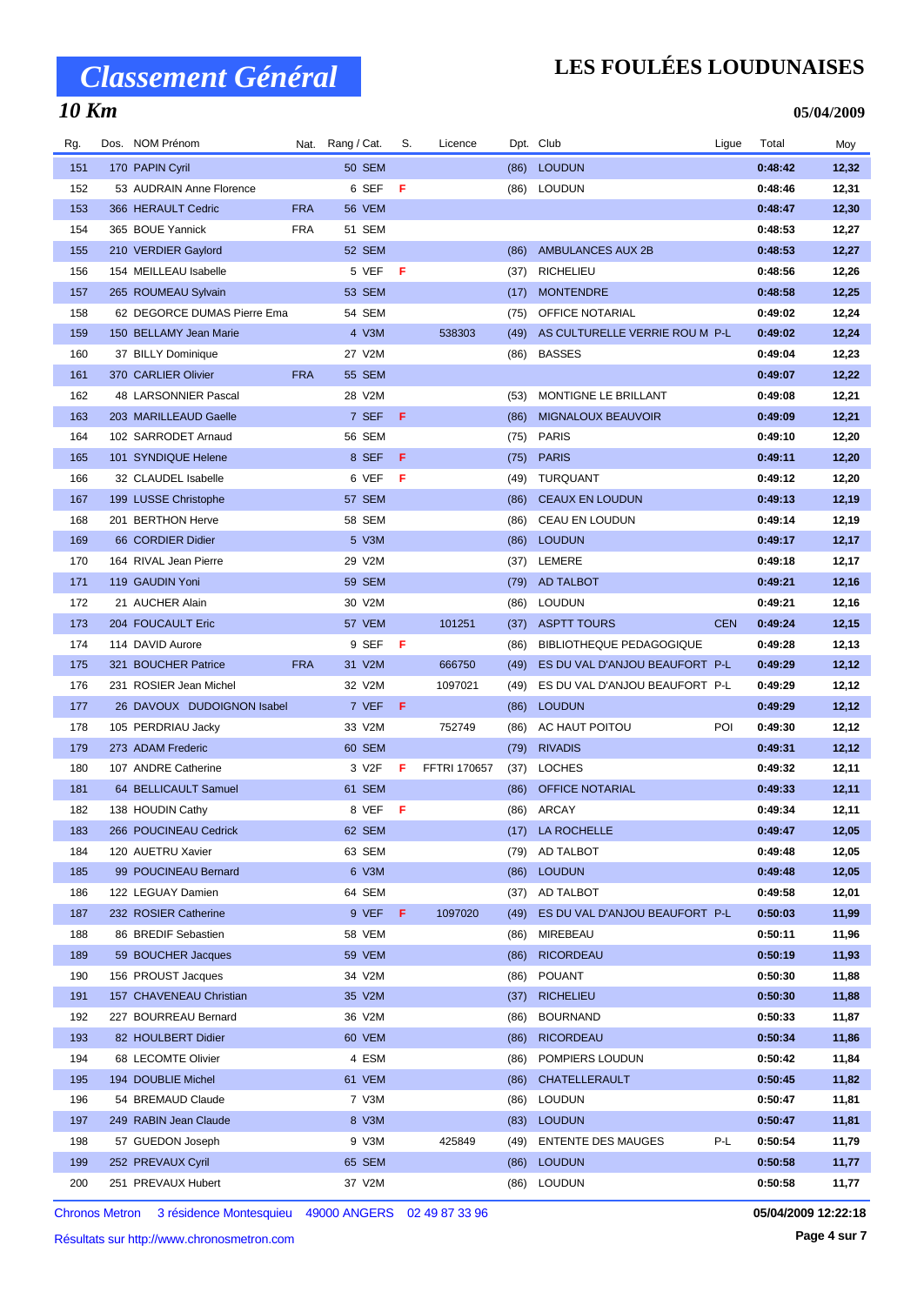# *Classement Général*

#### *10 Km*

### **LES FOULÉES LOUDUNAISES**

**05/04/2009**

| Rg. | Dos. NOM Prénom             | Nat.       | Rang / Cat.        | S.  | Licence |      | Dpt. Club                      | Ligue | Total   | Moy   |
|-----|-----------------------------|------------|--------------------|-----|---------|------|--------------------------------|-------|---------|-------|
| 201 | 318 PREVAUX Patrice         | <b>FRA</b> | 62 VEM             |     |         |      |                                |       | 0:50:58 | 11,77 |
| 202 | 88 HOLLARD Philippe         |            | 63 VEM             |     |         | (40) | ST CYR EN BOURG                |       | 0:50:58 | 11,77 |
| 203 | 242 MARIEAU Jean Pierre     |            | 10 V3M             |     |         | (86) | <b>LOUDUN</b>                  |       | 0:51:00 | 11,76 |
| 204 | 92 JEUDY Magali             |            | 10 VEF             | F   |         | (86) | ANTRAN                         |       | 0:51:00 | 11,76 |
| 205 | 95 SABOUREUX Patrick        |            | 11 V3M             |     |         | (86) | <b>RENAULT BTP</b>             |       | 0:51:01 | 11,76 |
| 206 | 253 LEGEARD Dominique       |            | 64 VEM             |     |         | (86) | <b>LOUDUN</b>                  |       | 0:51:27 | 11,66 |
| 207 | 303 BLANCHARD Patrick       | <b>FRA</b> | 38 V2M             |     |         |      |                                |       | 0:51:37 | 11,62 |
| 208 | 13 POTAY Thierry            |            | 65 VEM             |     |         | (86) | <b>DERCE</b>                   |       | 0:51:43 | 11,60 |
| 209 | 165 LAMBERT Alain           |            | 39 V2M             |     | 195914  | (49) | <b>CLUB SPORTIF ALLONNAIS</b>  | P-L   | 0:51:44 | 11,60 |
| 210 | 272 AUDRAN Eric             |            | 66 VEM             |     |         | (86) | <b>LOUDUN</b>                  |       | 0:51:49 | 11,58 |
| 211 | 172 NICOT Philippe          |            | 40 V2M             |     |         | (86) | <b>ELIS POITOU</b>             |       | 0:51:52 | 11,57 |
| 212 | 116 FORESTIER Nadege        |            | 10 SEF             | F   |         | (79) | <b>MASSAIS</b>                 |       | 0:51:57 | 11,55 |
| 213 | 139 DOSSMANN Carmen         |            | 4 V2F              | F   |         | (86) | <b>SERIGNY</b>                 |       | 0:51:57 | 11,55 |
| 214 | 329 LIPSTEINAS Sylvie       | <b>FRA</b> | 11 SEF             | F   |         |      |                                |       | 0:52:00 | 11,54 |
| 215 | 222 HUCHET Sylvain          |            | 66 SEM             |     |         | (86) | <b>RANTON</b>                  |       | 0:52:00 | 11,54 |
| 216 | 276 GRATON Vincent          | <b>FRA</b> | 67 SEM             |     |         |      |                                |       | 0:52:03 | 11,53 |
| 217 | 149 DUTHEIL Jacky           |            | 1 V4M              |     | 222651  | (49) | AS CULTURELLE VERRIE ROU M P-L |       | 0:52:11 | 11,50 |
| 218 | 308 JAHAN Guy               | <b>FRA</b> | 2 V4M              |     |         |      |                                |       | 0:52:19 | 11,47 |
| 219 | 44 MENINO Daniel            |            | 68 SEM             |     |         | (86) | <b>GENDARMERIE</b>             |       | 0:52:25 | 11,45 |
| 220 | 234 AYRAULT Virginie        |            | 12 SEF             | -F  |         | (86) | ST GEORGES LES BAILLARGEA      |       | 0:52:28 | 11,44 |
| 221 | 111 GRESSIER MONARD Herve   |            | 67 VEM             |     |         | (17) | <b>ST XANDRE</b>               |       | 0:52:28 | 11,44 |
| 222 | 323 TRION Roland            | <b>FRA</b> | 12 V3M             |     |         |      |                                |       | 0:52:35 | 11,41 |
| 223 | 218 BOURREAU Virginie       |            | <b>13 SEF</b>      | F   |         | (79) | <b>LOUIN</b>                   |       | 0:52:37 | 11,40 |
| 224 | 89 BOURDIN Jerome           |            | 68 VEM             |     |         | (49) | <b>BRAIN SUR ALLONNES</b>      |       | 0:52:47 | 11,37 |
| 225 | 306 AUBOURG Jean Claude     | <b>FRA</b> | 41 V2M             |     |         |      |                                |       | 0:52:55 | 11,34 |
| 226 | 307 AUBOURG Chantal         | <b>FRA</b> | 5 V2F              | F   |         |      |                                |       | 0:52:55 | 11,34 |
| 227 | 96 LUCAS Gildas             |            | 42 V2M             |     | T159858 | (86) | <b>CREDIT AGRICOLE</b>         |       | 0:53:00 | 11,32 |
| 228 | 319 FERRY Jean Jacques      | <b>FRA</b> | 43 V2M             |     |         |      |                                |       | 0:53:01 | 11,32 |
| 229 | 104 BIRON Dominique         |            | 69 VEM             |     |         | (86) | <b>RANTON</b>                  |       | 0:53:01 | 11,32 |
| 230 | 112 BONDARNEAU Jean Pierre  |            | 44 V2M             |     |         | (17) | <b>ST XANDRE</b>               |       | 0:53:06 | 11,30 |
| 231 | 174 GAUCHER Francine        |            | <b>11 VEF</b>      | F   |         | (86) | <b>LOUDUN</b>                  |       | 0:53:08 | 11,29 |
| 232 | 131 GUERIN Elisabeth        |            | 12 VEF             | F   |         |      | (79) THOUARS                   |       | 0:53:09 | 11,29 |
| 233 | 176 PLAUD Jean Roland       |            | 6 V2F              | F   |         | (86) | <b>LOUDUN</b>                  |       | 0:53:09 | 11,29 |
| 234 | 184 VENDE Guillaume         |            | 69 SEM             |     |         | (60) | MERU                           |       | 0:53:22 | 11,24 |
| 235 | 97 DUCUING Nicole           |            | 7 V <sub>2</sub> F | F   |         | (37) | <b>VALLERES</b>                |       | 0:53:24 | 11,24 |
| 236 | 221 LEFEBVRE Betty          |            | 14 SEF             | F   |         | (86) | <b>RANTON</b>                  |       | 0:53:32 | 11,21 |
| 237 | 61 PRINGAULT Hugues         |            | <b>70 SEM</b>      |     |         | (92) | OFFICE NOTARIAL                |       | 0:53:55 | 11,13 |
| 238 | 167 MORENO Michele          |            | 8 V2F              | -F  |         | (37) | ANCHE                          |       | 0:54:10 | 11,08 |
| 239 | 162 MORENO Andre            |            | 45 V2M             |     |         | (37) | <b>ANCHE</b>                   |       | 0:54:11 | 11,08 |
| 240 | 261 BILOE Sebastien         |            | 71 SEM             |     |         | (27) | <b>BEAUFICEL EN LYONS</b>      |       | 0:54:12 | 11,07 |
| 241 | 327 MERON Olivier           | <b>FRA</b> | 70 VEM             |     |         |      |                                |       | 0:54:17 | 11,05 |
| 242 | 91 PETIT Nancy              |            | 15 SEF             | - F |         | (86) | <b>LOUDUN</b>                  |       | 0:54:19 | 11,05 |
| 243 | 129 MERON Christian         |            | 71 VEM             |     |         | (16) | <b>MOUTHIERS</b>               |       | 0:54:21 | 11,04 |
| 244 | 124 NOIRAUD Julien          |            | 2 CAM              |     |         | (86) | LA ROCHE RIGAULT               |       | 0:54:33 | 11,00 |
| 245 | 117 FAUSTIN LEYBACH Michele |            | 9 V2F              | F   |         | (86) | <b>THURE</b>                   |       | 0:54:46 | 10,96 |
| 246 | 243 MINGOT Thom             |            | 72 SEM             |     |         | (86) | <b>POITIERS</b>                |       | 0:55:15 | 10,86 |
| 247 | 241 ALPHONSE Olivier        |            | 73 SEM             |     |         | (37) | <b>JOUE LES TOURS</b>          |       | 0:55:15 | 10,86 |
| 248 | 320 BERLOGUIN Philippe      | <b>FRA</b> | 46 V2M             |     |         |      |                                |       | 0:55:34 | 10,80 |
| 249 | 123 DOUESSIN Johnny         |            | 74 SEM             |     |         | (86) | <b>POUANCAY</b>                |       | 0:55:35 | 10,79 |
| 250 | 33 LANDAIS Thierry          |            | 72 VEM             |     |         | (86) | <b>LOUDUN</b>                  |       | 0:55:47 | 10,75 |
|     |                             |            |                    |     |         |      |                                |       |         |       |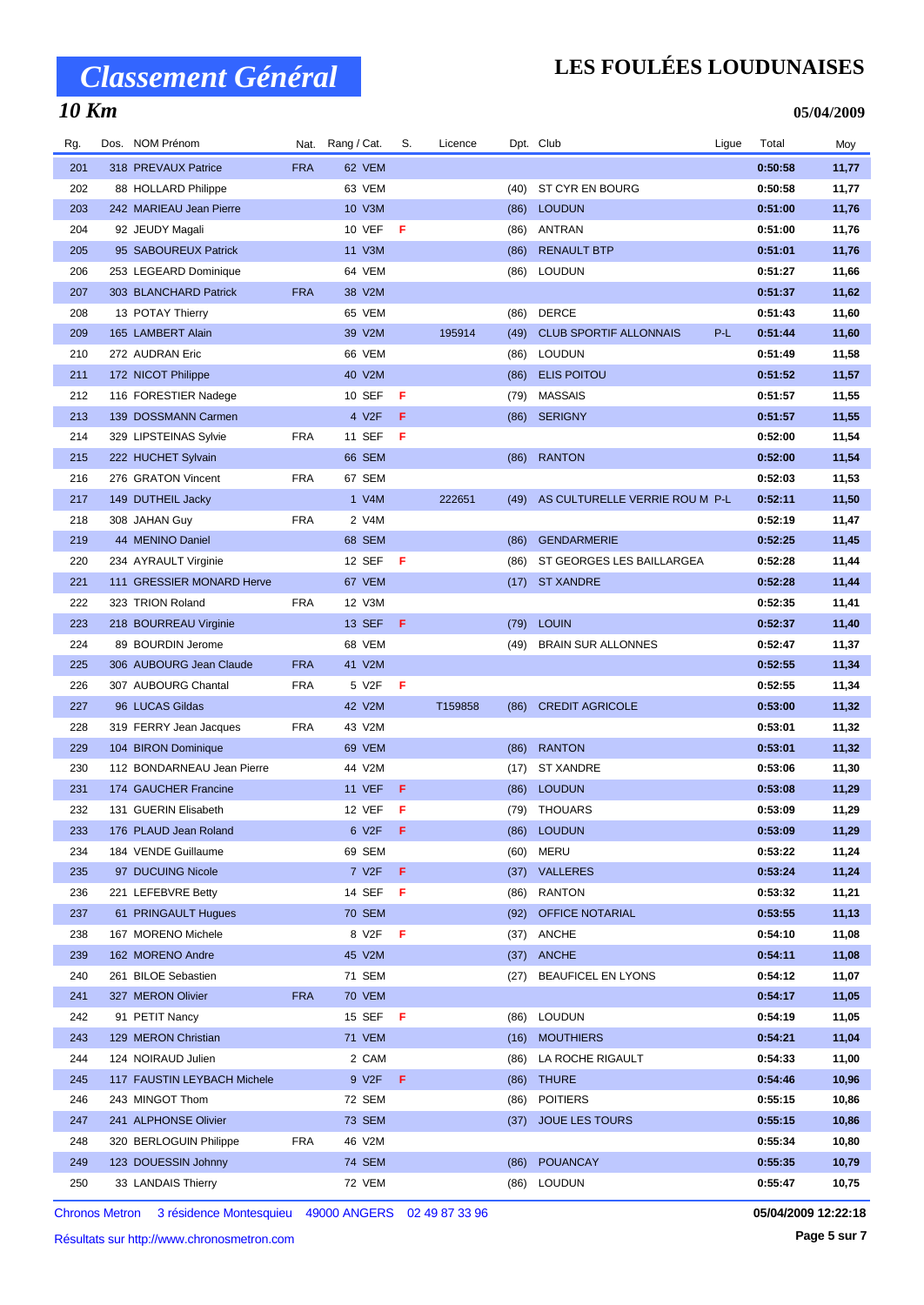# *Classement Général*

#### *10 Km*

### **LES FOULÉES LOUDUNAISES**

**05/04/2009**

| Rg.       | Dos. NOM Prénom            |            | Nat. Rang / Cat.    | S.  | Licence      |      | Dpt. Club                        | Ligue | Total   | Moy    |
|-----------|----------------------------|------------|---------------------|-----|--------------|------|----------------------------------|-------|---------|--------|
| 251       | 271 VEILLAT Anne           |            | <b>13 VEF</b>       | F.  |              |      | (79) ST JEAN DE THOUARS          |       | 0:55:51 | 10,74  |
| 252       | 121 CHAIGNEAU Philippe     |            | 73 VEM              |     |              | (79) | AD TALBOT                        |       | 0:56:24 | 10,64  |
| 253       | 262 THIBAUD Sandrine       |            | 16 SEF              | -F  |              | (27) | <b>BEAUFICEL EN LYONS</b>        |       | 0:56:26 | 10,63  |
| 254       | 80 TRASSARD Nadege         |            | 17 SEF              | F   |              | (86) | <b>SAMMARCOLLES</b>              |       | 0:56:30 | 10,62  |
| 255       | 42 FRANGEUL Christian      |            | 47 V2M              |     |              | (86) | <b>LOUDUN</b>                    |       | 0:56:32 | 10,61  |
| 256       | 78 NAULEAU Christian       |            | 48 V2M              |     |              | (86) | <b>BIBLIOTHEQUE PEDAGOGIQUE</b>  |       | 0:56:40 | 10,59  |
| 257       | 85 BREDIF Valerie          |            | <b>18 SEF</b>       | -F  |              | (86) | <b>MIREBEAU</b>                  |       | 0:56:44 | 10,58  |
| 258       | 205 CHARMES Julien         |            | 5 ESM               |     |              | (86) | AMBULANCES AUX 2B                |       | 0:56:49 | 10,56  |
| 259       | 255 MESA Jean Philippe     |            | <b>74 VEM</b>       |     |              | (86) | <b>LOUDUN</b>                    |       | 0:56:51 | 10,55  |
| 260       | 219 DEMION Nicole          |            | 10 V2F              | F   |              | (86) | <b>BASSES</b>                    |       | 0:56:57 | 10,54  |
| 261       | 226 LAMBERT Francoise      |            | <b>14 VEF</b>       | Æ   |              | (86) | <b>LOUDUN</b>                    |       | 0:56:57 | 10,53  |
| 262       | 90 PERDRIAULT Christa      |            | 19 SEF              | F   |              | (94) | <b>MAISONS ALFORT</b>            |       | 0:57:13 | 10,49  |
| 263       | 63 MARCHAND Charles        |            | 3 CAM               |     |              | (86) | <b>OFFICE NOTARIAL</b>           |       | 0:57:50 | 10,37  |
| 264       | 65 MARCHAND Didier         |            | 49 V2M              |     |              | (86) | OFFICE NOTARIAL                  |       | 0:57:58 | 10,35  |
| 265       | 258 FOUCREAU Franck        |            | <b>75 VEM</b>       |     |              | (86) | <b>BOURNAND</b>                  |       | 0:58:03 | 10,34  |
| 266       | 93 VERGNAULT Eric          |            | 13 V3M              |     |              | (86) | <b>LOUDUN</b>                    |       | 0:58:03 | 10,34  |
| 267       | 118 BELLAUD Katia          |            | <b>15 VEF</b>       | -F  |              | (37) | ATHEE SUR CHER                   |       | 0:58:03 | 10,33  |
| 268       | 185 GUENOT Laurence        |            | 16 VEF              | F   |              | (33) | ST MEDARD EN JALLES              |       | 0:58:08 | 10,32  |
| 269       | 18 VIGNON Chloe            |            | 1 CAF               | -F  |              | (37) | <b>CHAMBRAY LES TOURS</b>        |       | 0:58:25 | 10,27  |
| 270       | 223 GROLLEAU Maryse        |            | 1 V3F               | Æ   |              | (37) | <b>FONDETTES</b>                 |       | 0:58:31 | 10,25  |
| 271       | 146 BERTHELOT Andre        |            | 50 V2M              |     | 295591       | (49) | AS CULTURELLE VERRIE ROU M P-L   |       | 0:58:39 | 10,23  |
| 272       | 77 PRINCAY Magali          |            | 20 SEF              | F   |              | (86) | <b>BIBLIOTHEQUE PEDAGOGIQUE</b>  |       | 0:59:00 | 10,17  |
| 273       | 20 JOUHANNET Magalie       |            | 21 SEF              | -F  |              | (86) | <b>LOUDUN</b>                    |       | 0:59:39 | 10,06  |
| 274       | 39 JOANNY Philippe         |            | 51 V2M              |     |              | (86) | <b>MESSAIS</b>                   |       | 0:59:42 | 10,05  |
| 275       | 106 MERON Murielle         |            | 17 VEF              | -F  |              | (17) | <b>ST XANDRE</b>                 |       | 0:59:46 | 10,04  |
| 276       | 41 DOUSSAINT Jetome        |            | 75 SEM              |     |              |      | (86) LOUDUN                      |       | 1:00:16 | 9,95   |
| 277       | 361 DELERAT Claude         | <b>FRA</b> | <b>76 VEM</b>       |     |              |      |                                  |       | 1:00:26 | 9,93   |
| 278       | 109 LE ROY Jean Dominique  |            | 14 V3M              |     |              | (49) | FONTEVRAUD L ABBAYE              |       | 1:00:27 | 9,93   |
| 279       | 16 VILLIERS Laurent        |            | 52 V2M              |     |              | (86) | <b>ROIFFE</b>                    |       | 1:00:29 | 9,92   |
| 280       | 224 GROLLEAU Michel        |            | 15 V3M              |     |              | (37) | <b>FONDETTES</b>                 |       | 1:00:46 | 9,87   |
| 281       | 147 PLANTARD Marie Therese |            | 11 V <sub>2</sub> F | F   | 917979       | (49) | AS CULTURELLE VERRIE ROU M P-L   |       | 1:00:46 | 9,87   |
| 282       | 11 OLIVIER Brice           |            | 77 VEM              |     |              | (86) | <b>LOUDUN</b>                    |       | 1:00:49 | 9,87   |
| 283       | 94 LIAIGRE Sandrine        |            | 18 VEF <b>F</b>     |     |              | (86) | <b>SAMMARCOLLES</b>              |       | 1:01:13 | 9,80   |
| 284       | 171 RETAILLEAU Laurent     |            | 76 SEM              |     |              | (86) | ELIS POITOU                      |       | 1:01:26 | 9,77   |
| 285       | 145 BERTHELOT Francoise    |            | 12 V2F              | F   | 222646       | (49) | AS CULTURELLE VERRIE ROU M P-L   |       | 1:01:41 | 9,73   |
| 286       | 148 BERGER Annick          |            | 13 V2F              | F   | 967468       | (49) | AS CULTURELLE VERRIE ROU M P-L   |       | 1:01:51 | 9,70   |
| 287       | 58 FOUCHEREAU Jean Jacques |            | 16 V3M              |     |              | (86) | <b>ROIFFE</b>                    |       | 1:02:00 | 9,68   |
| 288       | 60 BOUCHER Isabelle        |            | 19 VEF              | -F  |              | (86) | RICORDEAU                        |       | 1:02:28 | 9,61   |
| 289       | 76 DANARD Jimmy            |            | 6 ESM               |     |              | (49) | MONTREUIL BELLAY                 |       | 1:03:20 | 9,47   |
| 290       | 244 PUAUT Fabrice          |            | 77 SEM              |     |              | (86) | <b>POITIERS</b>                  |       | 1:04:40 | 9,28   |
| 291       | 49 LARSONNIER Sylvie       |            | 14 V2F              | - F |              | (53) | MONTIGNE LE BRILLANT             |       | 1:06:37 | 9,01   |
| 292       | 55 VILLETTE Jean Francois  |            | 53 V2M              |     |              | (86) | <b>LOUDUN</b>                    |       | 1:07:43 | 8,86   |
| 293       | 31 AURAS Emmanuelle        |            | <b>20 VEF</b>       | - F |              | (86) | <b>VALDIVIENNE</b>               |       | 1:09:19 | 8,66   |
| 294       | 331 BERNARDI Marc          | <b>FRA</b> | 3 V4M               |     |              |      |                                  |       | 1:23:33 | 7,18   |
| <b>NP</b> | 14 TURQUOIS Olivier        |            | <b>SEM</b>          |     |              | (49) | ST BARTHELEMY D ANJOU            |       |         | #Div/0 |
| ΝP        | 19 BAGE CESBRON Luc        |            | <b>VEM</b>          |     |              | (79) | MAGNE                            |       |         | #Div/0 |
| <b>NP</b> | 25 FORNES David            |            | <b>SEM</b>          |     | 377466       | (86) | <b>CLAIN A. PICTAVE POITIERS</b> | POI   |         | #Div/0 |
| NP        | 30 VILLAIN Christophe      |            | VEM                 |     | 140228486844 | (86) | VALDIVIENNE                      |       |         | #Div/0 |
| <b>NP</b> | 81 NARILLIER Stephane      |            | <b>SEM</b>          |     | FFA 666801   | (23) | <b>RICORDEAU</b>                 |       |         | #Div/0 |
| ΝP        | 128 DEBARE Regis           |            | SEM                 |     | 140226753431 | (86) | <b>JAUNAY CLAN</b>               |       |         | #Div/0 |
|           |                            |            |                     |     |              |      |                                  |       |         |        |